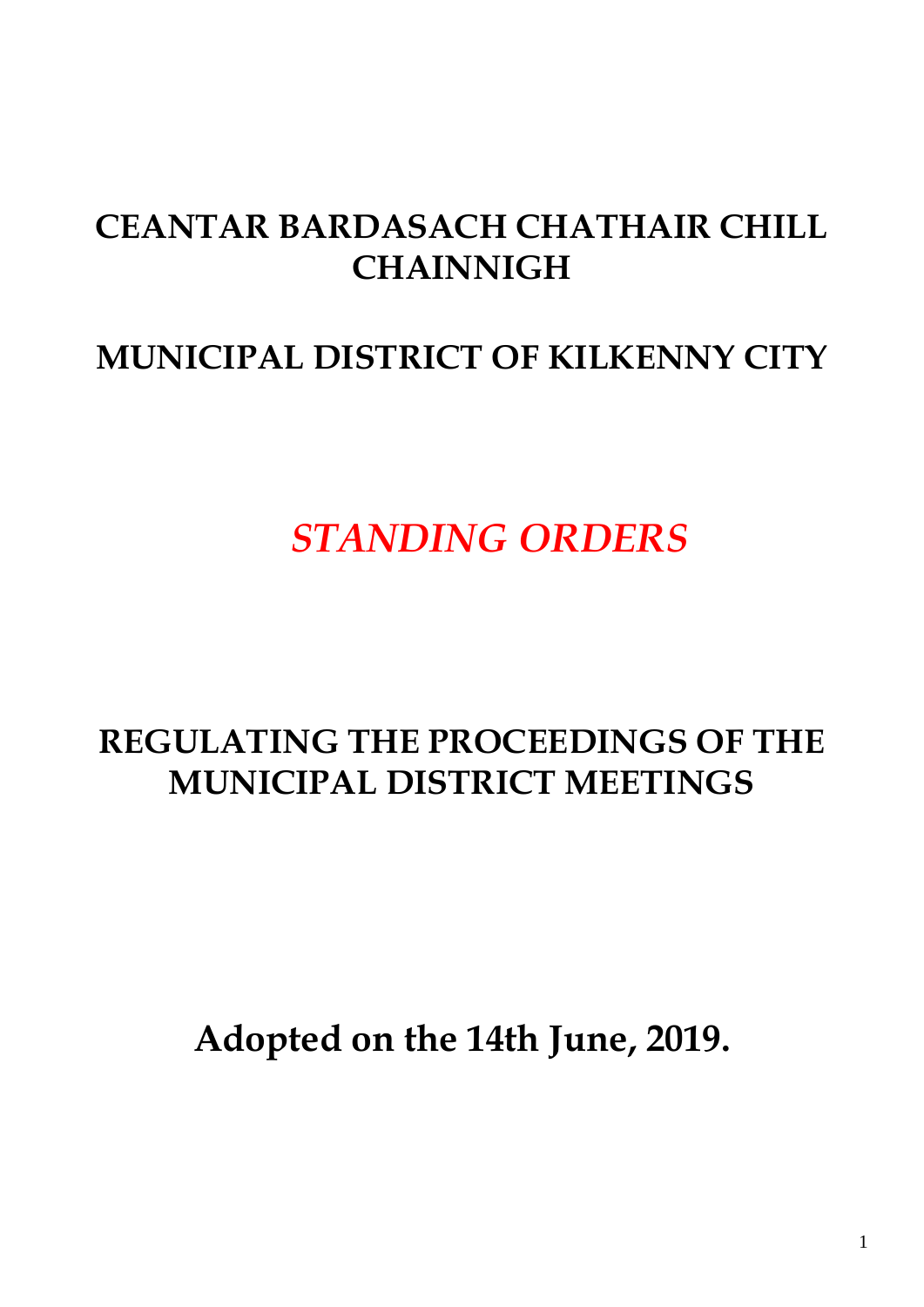## *INDEX FOR STANDING ORDERS*

| <b>Standing Order</b><br>No(s) | Content                                                      |
|--------------------------------|--------------------------------------------------------------|
| 1                              | Meetings of the Municipal district members                   |
| 2                              | <b>Annual Meeting</b>                                        |
| 3                              | Meeting to Consider Draft Budgetary Plan                     |
| $\overline{4}$                 | <b>Special Meeting</b>                                       |
| 5                              | Hour of Meeting                                              |
| 6                              | Place of Meeting and Address of Principal Offices            |
| 788                            | Summoning of Meeting                                         |
| 9                              | Public Notice of Meeting                                     |
| 10 to 12                       | Constitution of Meeting                                      |
| 13                             | Order of Business                                            |
| 14                             | Confirmation of Minutes                                      |
| 15 to 20                       | Notices of Motion including Revocation of Resolutions/Urgent |
|                                | <b>Business</b>                                              |
| 21                             | Adjournment of Meeting of Municipal District Members         |
| 22 to 28                       | Motions and Amendments                                       |
| 29 to 44                       | Order of Debate                                              |
| 40 to 50                       | Disorderly, etc behaviour                                    |
| 51                             | Deputations                                                  |
| 52 to 55                       | Questions, Votes and Divisions                               |
| 56 to 58                       | Advice that Local Authority should Exercise Reserved         |
|                                | Function                                                     |
| 59 to 63                       | Attendance of Public and Media                               |
| 64 to 77                       | Committees                                                   |
| 78                             | <b>Suspension of Standing Orders</b>                         |
| 79                             | <b>Miscellaneous</b>                                         |
| 80                             | <b>Interpretation of Standing Orders</b>                     |
| 81                             | Matters not covered by Standing Orders                       |
| 82                             | Duration of Standing Orders                                  |
| 83                             | Revocation and Commencement                                  |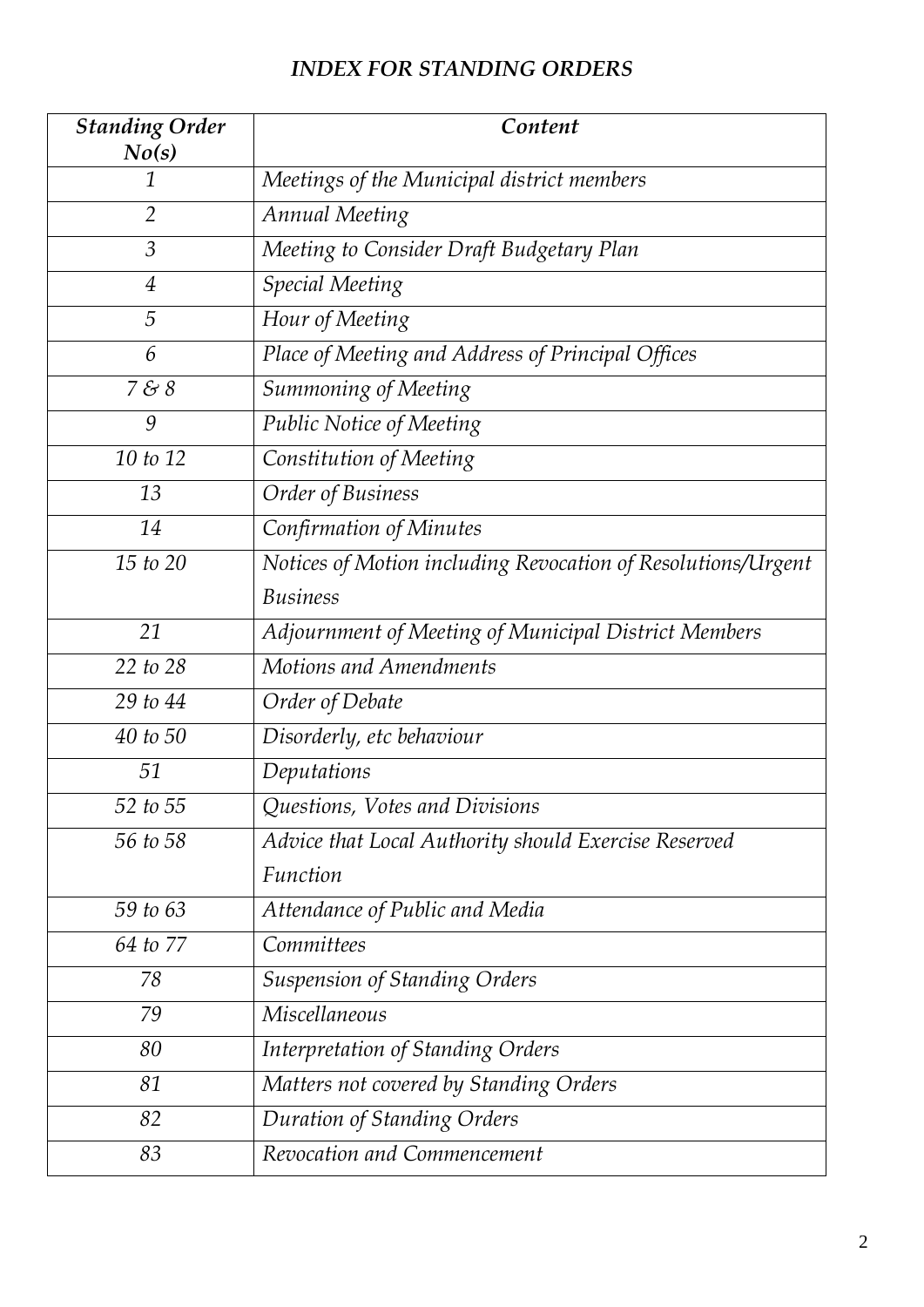## *MUNICIPAL DISTRICT OF KILKENNY CITY STANDING ORDERS REGULATING THE PROCEEDINGS OF THE MUNICIPAL DISTRICT MEETINGS*

#### *Meetings of the Municipal District Members*

**1.** Unless upon any occasion when it is otherwise fixed by statute or by resolution of the municipal district members, Ordinary Meetings of the municipal district members shall be held on the second Friday of the month. A schedule of Ordinary Meetings of the municipal district members for the ensuing year shall be approved at each Annual Meeting.

#### *Annual Meeting*

**2.** In every year in which a local election is held the Annual Meeting shall be held on the date specified by the local authority, which shall be not later than ten days after the Annual Meeting of the local authority, and not on an excluded day.

In every other year the Annual Meeting shall be on such day, in May or June, as appointed by resolution.

Whenever an Annual Meeting is for any reason not held on the appointed day, the meetings administrator shall, following consultation with the Mayor, or if the office of Mayor is vacant or he/ she is unable to act, with the Deputy Mayor, convene a meeting for a day which the administrator considers to be the earliest convenient date for that purpose.

In an election year, the municipal district members shall publish a notice of their Annual Meeting on the website of the local authority immediately upon the setting of the date for this meeting by the local authority. The notice shall state the date and venue of the Annual Meeting, that the first business of the meeting will be the election of the Mayor, and where appropriate specify the bodies to which the municipal district members are entitled to make appointments at that meeting or subsequently. The notice shall be in a similar form to that published by the local authority advising of its Annual Meeting.

In the case of an Annual Meeting in an election year and until the election of the Mayor at such meeting, the Chair for this period shall be taken by a municipal district member, or an employee of the local authority selected by the meeting for this purpose. Any member selected to chair an annual meeting under this subparagraph shall not have a second or casting vote and any employee of the local authority if so selected in accordance with this subparagraph shall not have any vote.

At an Annual Meeting in an election year, the election of a Mayor is to be the first business of an Annual Meeting and the next business, the election of a Deputy Mayor.

In the case of the Annual Meeting in an election year, the business to be transacted after the election of the Mayor and the Deputy Mayor shall include the consideration of the election, appointment or nomination of members of bodies elected, appointed or nominated by the municipal district members.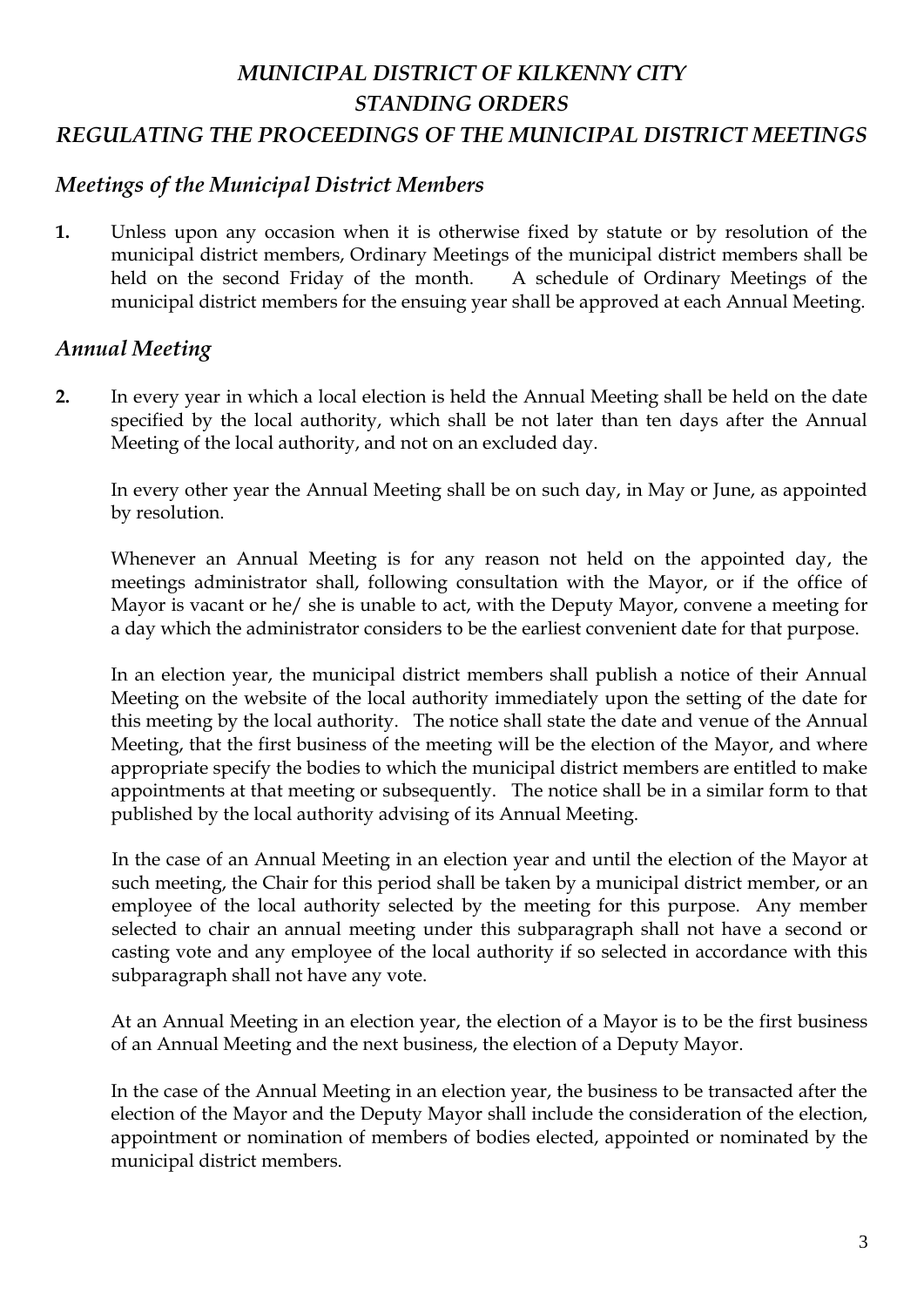## *Meeting to consider Draft Budgetary Plan*

**3.** The Chief Executive shall consult with the municipal district members in the preparation of the draft local authority budget and for this purpose a draft budgetary plan will be prepared. This draft budgetary plan will allow the municipal district members determine the manner in which the General Municipal Allocation will be spent. The draft budget plan shall be considered by the municipal district members within the period determined by the Minister and the deliberations shall be concluded at least 21 days prior to the date set for the local authority budget meeting

## *Special Meeting*

**4.** A Special Meeting of the municipal district members may be convened at any time by the Mayor or if the office of Mayor is vacant or the Mayor is unable to act, by the Deputy Mayor, or by the Mayor on foot of a request in writing presented to him or her by any 3 no. municipal district members.

Where the Mayor refuses or neglects to act on foot of a request within 7 days of it being presented to him/her, the municipal district members making the request may convene a meeting.

 A requisition convening a meeting must be signed by the person(s) convening it, it must state the business of the meeting and specify a day for the meeting.

## *Hour of Meeting*

**5.** The hour of meeting of the municipal district members shall be 2.30 p.m. or at such other hour as may from time to time be fixed by resolution of the municipal district members. The municipal district members shall rise not later than 4.30 p.m. unless a resolution of the Municipal District is passed, prior to 4.30 p.m. to extend the time of rising for the purpose of completing the item then being discussed and that item only.

## *Place of Meeting and Address of Principal Offices*

**6.** In so far as practicable the place for holding meetings of the municipal district members shall be City Hall, High Street, Kilkenny and meetings shall normally be held there, provided that the municipal district members may from time to time by resolution appoint an alternative location for a particular meeting.

The address of the principal offices of the local authority for the purposes of these Standing Orders is County Hall, John Street, Kilkenny.

## *Summoning of Meeting*

- **7.** A notification to attend a meeting, other than a meeting to consider the draft budget plan shall:
	- **(a)** be sent by email or otherwise delivered to each municipal district member,
	- **(b)** specify the place, date and time of the meeting, and
	- **(c)** give not less than 3 clear days notice. The 3 clear days shall only exclude: (i) normal day for receipt of the notice, and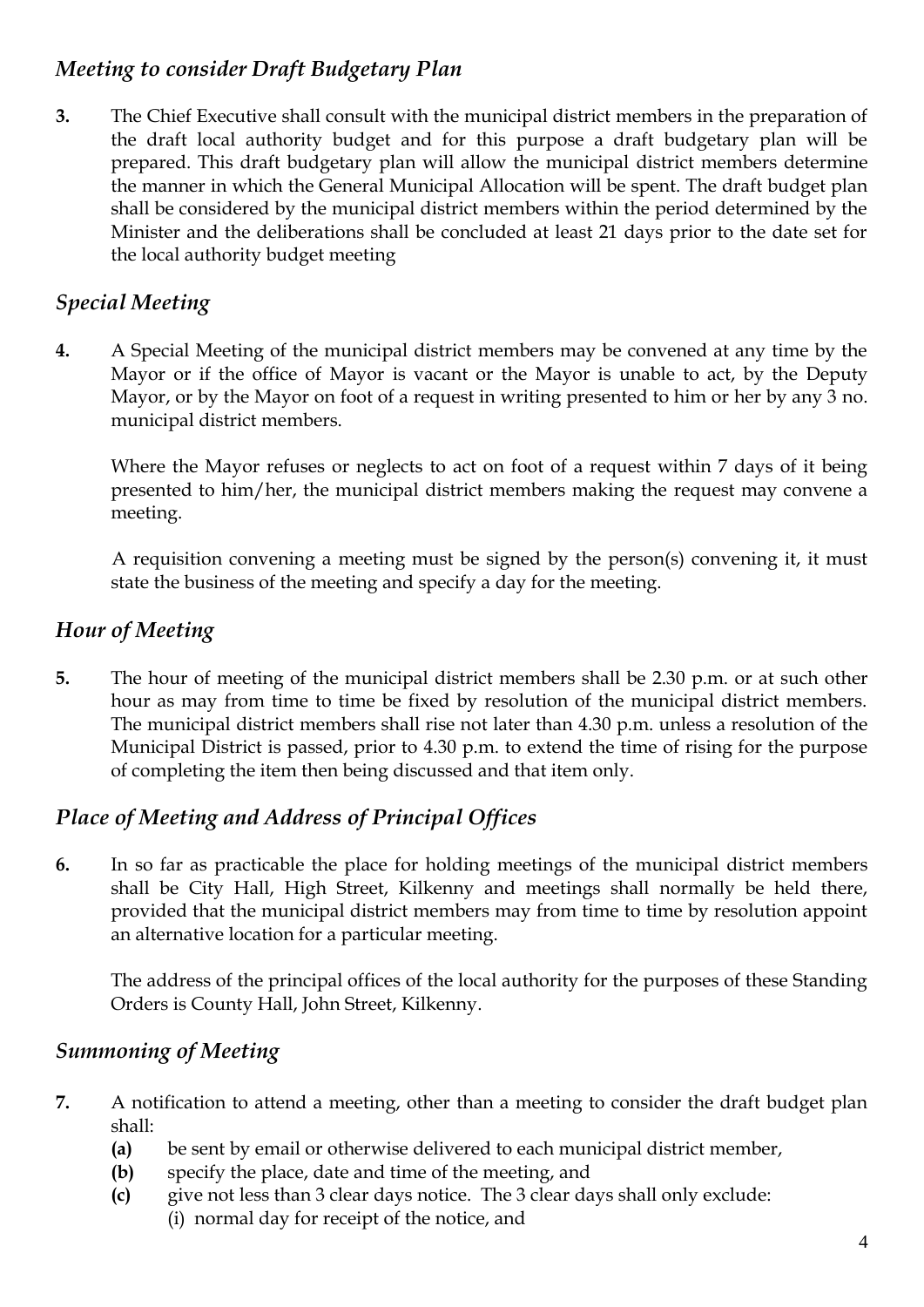(ii) the day of the meeting.

In the case of a draft budget plan meeting, 7 days' notice shall be given.

A notification shall include or be accompanied by an Agenda listing the business to be transacted at the meeting. Subject to Standing Order No. 20 no business shall be transacted at a meeting other than that specified in the Agenda which relates to the meeting or business required by the Act, or otherwise by law to be transacted at the meeting.

An Agenda which has been sent or delivered for this purpose may be altered (whether by way of addition, deletion or otherwise), if an Agenda specifying the alteration is delivered or sent to each member not less than 3 clear days before the day on which the meeting is to be held.

In the case of a Special Meeting convened by requisition under Standing Order No. 4, a copy of the requisition shall be sent with the notification.

**8.** A notification shall have the signature of the meetings administrator and any document claiming to have that signature shall be deemed, until the contrary is proved to have been duly issued or given with the authority of the municipal district members.

Want of service or non-receipt of a notification by any member or lack of a signature or any other defect in the notification does not affect the validity of a meeting or of any act or thing done at the meeting.

For the purposes of this Standing Order "signature" includes an e-signature or facsimile of a signature by whatever process reproduced or a printed version of the name of the meetings administrator.

## *Public Notice of Meeting*

**9.** Public notice of the place, date and time of a meeting shall be displayed not less than 3 clear days before the day of the meeting in or at the place of meeting of the municipal district members, and the principal offices of the local authority if different, in a position convenient for public inspection during normal office hours.

The Notice shall include the Agenda for the meeting or specify a place where the Agenda can be inspected and in the case of a meeting requisitioned under Standing Order No. 4, the Agenda shall include or be accompanied by a copy of the requisition.

Subject to any arrangements as it may make the municipal district members shall supply a copy of a public notice and agenda to the media.

## *Constitution of Meetings*

**10.** The Chair shall be taken by the Mayor at a meeting of the municipal district members within 15 minutes after the time appointed for such meeting or in his / her absence by the Deputy Mayor or otherwise by a member called thereto by general agreement or chosen by vote of the members present to chair the meeting and such member shall leave the chair on the arrival at the meeting of the Mayor or Deputy Mayor.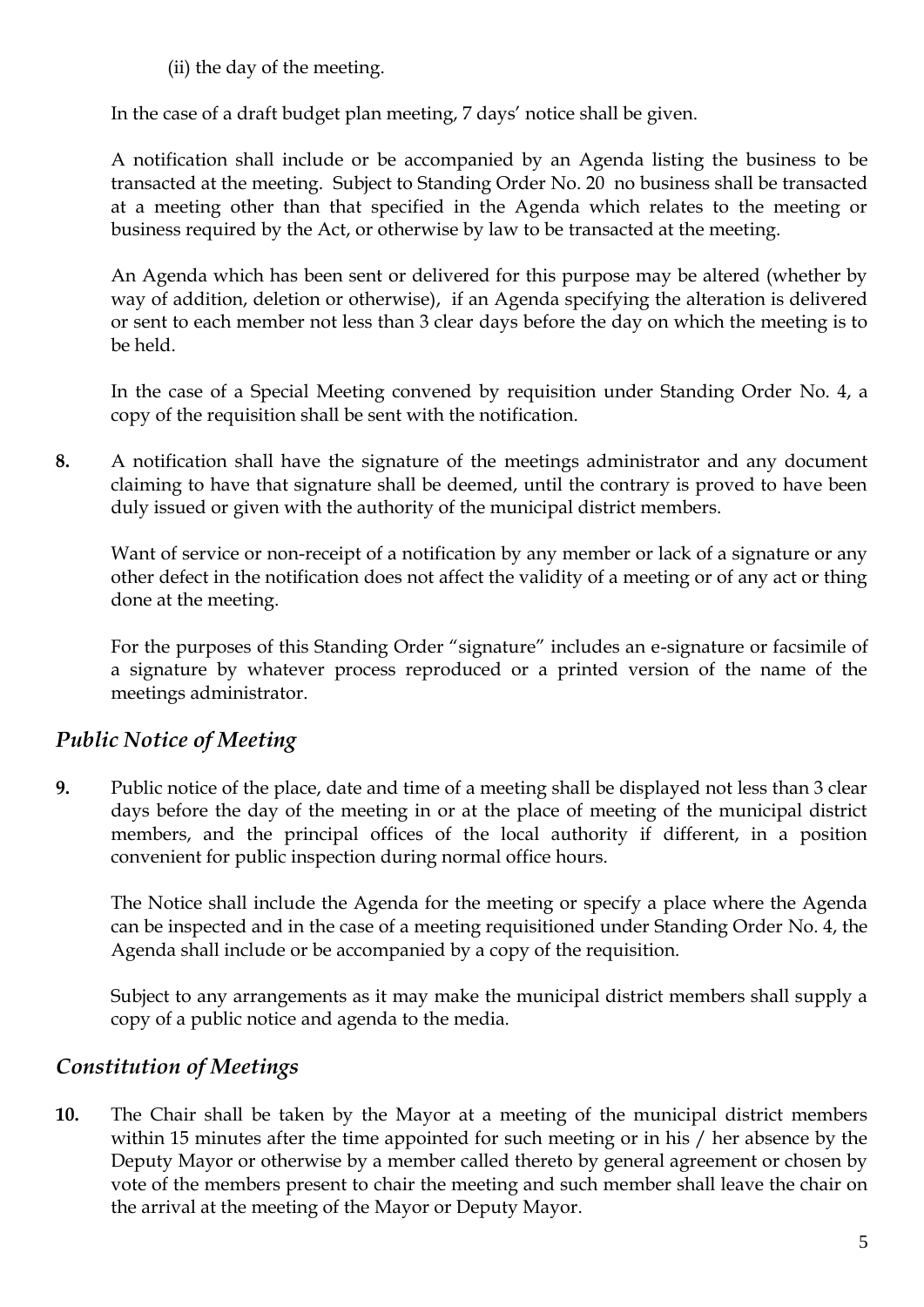- **11**. The names of the members attending shall be recorded in the following manner: each member shall enter his/her name in the Attendance Register.
- **12.** The quorum for a meeting of municipal district members shall be 3 one-fourth of the total number of municipal district members plus one or, where one-fourth of such total number is not a whole number, the quorum is the next highest whole number plus one.

Whenever a meeting of the municipal district members is abandoned owing to failure to obtain a quorum the names of those present at the time and place appointed for such meeting shall be recorded by the meetings administrator and they shall for all purposes be deemed to have attended a duly constituted meeting.

If a quorum is not present within 30 minutes after the time fixed for the meeting or at any time during the meeting, the meeting shall stand adjourned to a day to be named by the Mayor

#### *Order of Business*

- **13.** The Order of Business at all meetings other than Annual Meetings and Special Meetings shall, subject to the provisions of any enactments, be as follows:
	- (i) Confirmation of Minutes.
	- (ii) Consideration of Reports and Recommendations.
	- (iii) Business prescribed by Statute, Standing Orders or Resolutions of the Municipal District Members for transaction at such meeting.
	- (iv) Other business set forth in the Notice convening the meeting.
	- (v) Notices of Motion.
	- (vi) Correspondence.

In the case of a meeting convened for a special purpose the business specified in the Notification for such meeting shall be transacted and no other business.

At any ordinary meeting of municipal district members it shall be proper, if a majority of the members present and voting so decide, to take an item for consideration out of the sequence of listing on the Agenda, provided always that such decision shall not affect any business required by Statute to be done before any other business at the meeting.

#### *Confirmation of Minutes*

**14.** Minutes of the proceedings of a meeting of municipal district members shall be drawn up .

The Minutes shall include:-

- (a) the date, place and time of the meeting,
- (b) the names of the members present at the meeting,
- (c) the names of the senior employees of the local authority present at the meeting,
- (d) reference to any report submitted to the members at the meeting,
- (e) where there is a roll call vote, the number and names of members voting for and against the motion and of those abstaining,
- (f) particulars of all decisions and resolutions passed at the meeting,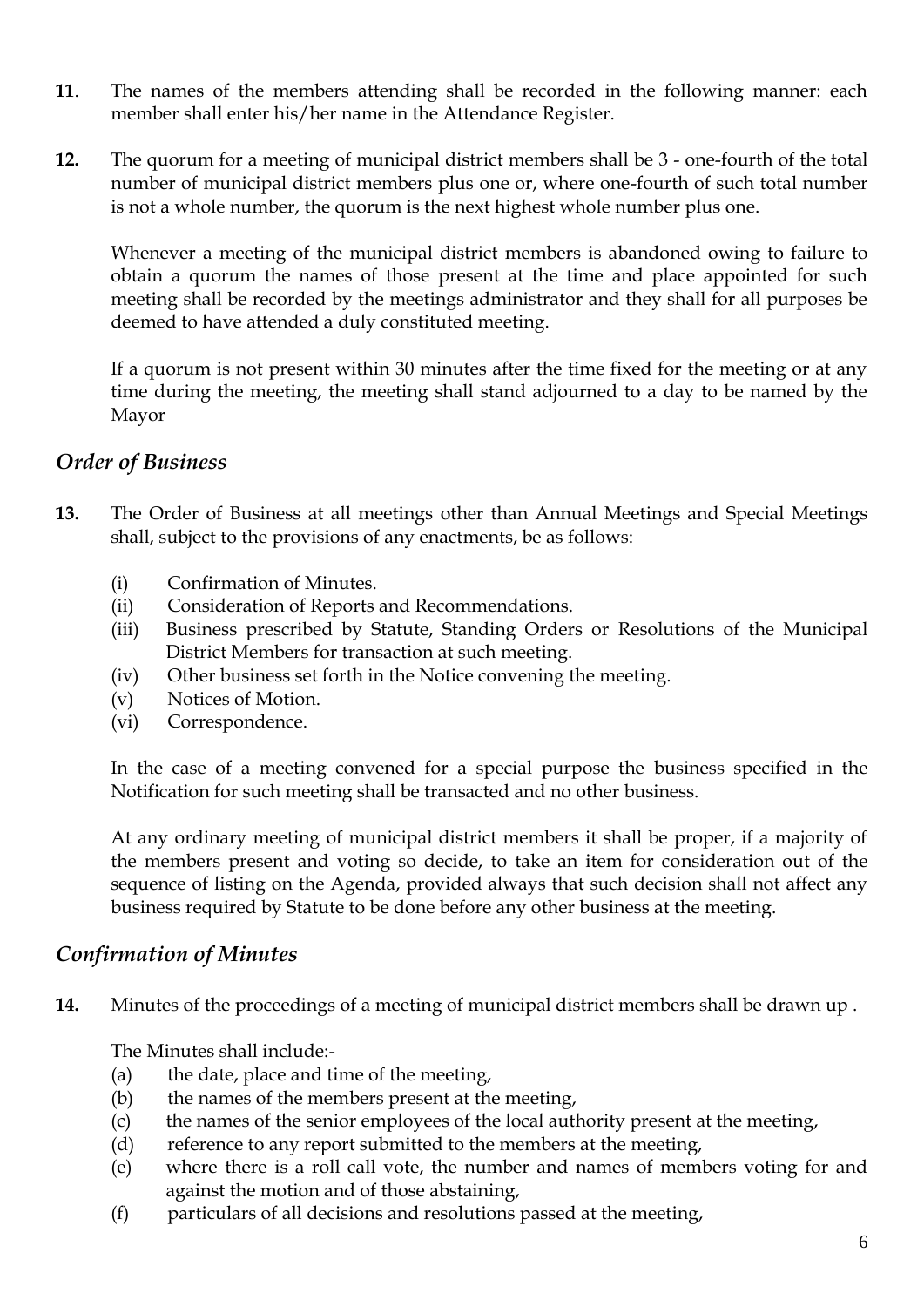(g) such other matters considered appropriate.

A copy of the minutes of a meeting shall be sent or given by the meetings administrator to each municipal district member.

Minutes of a meeting shall be submitted for confirmation as an accurate record at the next following ordinary meeting, where practicable, or where not, at the next following meeting and recorded in the minutes of that meeting.

When confirmed with or without amendment, the minutes of a meeting shall be signed by the person chairing the meeting they were submitted to for confirmation and any minutes claiming to be so signed shall be received in evidence without proof. When the question that they be confirmed is put from the Chair, a Member may object to any part thereof as not being an accurate record and upon a motion any question of altering the record shall be determined by the municipal district members by majority vote of those members who were present at the appropriate meeting; provided that no entry shall be made in the Minutes of any protest other than a record of dissent, save in the form of a motion or an amendment.

A copy of the minutes when confirmed in accordance with this Standing Order shall be open to inspection at the principal offices of the local authority [and at the normal place of meetings of municipal district members] and any person may inspect and make a copy of, or abstract from, the minutes during the usual office hours of the authority.

A copy of the minutes shall be provided to any person applying for them on payment of such reasonable sum, being a sum not exceeding the reasonable cost of supplying the copy, as may be fixed by the municipal district members.

The minutes, and all related documents, shall be maintained on the website of the local authority.

## *Notices of Motion*

**15**. Every Notice of Motion dated and signed by the Member or Members giving it shall be delivered to the meetings administrator and shall be recorded in the order of their receipt and shall appear on the Agenda in that order.

No Notice of Motion shall be set down on the Agenda for any meeting unless such Notice of Motion shall have been delivered to the meetings administrator at least 7 clear days before the date of such meeting.

- **16.** If any Notice of Motion of which notice has been duly given relates to a matter normally dealt with by a Committee or comes within the terms of reference of any Committee or Committees, it shall be referred to such Committee or Committees as the meetings administrator may determine. Any dispute on such reference shall be determined by the Mayor.
- **17**. No member shall be permitted to have more than 2 motions (including adjourned motions) on the Agenda for any one meeting and the name of a member shall not appear more than two times on the Agenda as proposer or co-proposer of motions for any one meeting.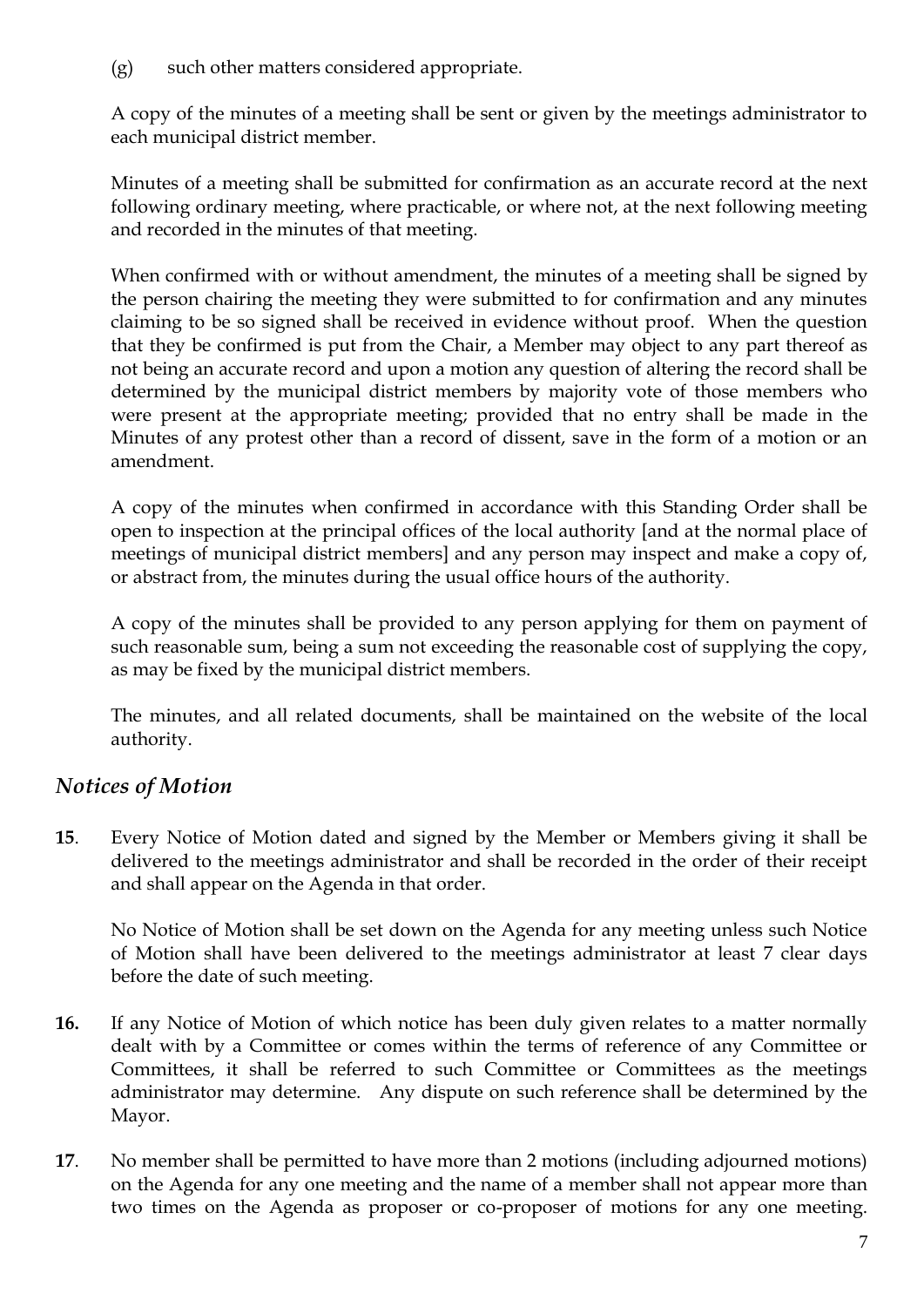Where at a meeting or any adjournment thereof more than one notice of motion appears on the Agenda to be proposed by one or more individual members, no second notice of motion of any such members shall be proposed until after every other member shall have proposed the sole or first notice of motion appearing in the member's name. A similar order of precedence shall apply to any further notices of motion remaining to be proposed by two or more members.

#### *Motions to Amend or Revoke Resolutions*

**18**. A motion to revoke or amend a resolution of the municipal district members can only be made on notice inserted in the Agenda, and such notice shall specify the resolution to be revoked or amended and furnish the terms of the motion to be made; but no such motion shall be allowed to appear on the Agenda to revoke or amend any resolution of municipal district members within six months of the date of the adoption of such resolution except with the written assent of not less than 4 no. municipal district members. A resolution may not be revoked at the meeting at which it has been adopted.

It shall be necessary for adoption of a motion to revoke or amend a resolution of the municipal district members that not less than 3 members [being not less than one-half of the total number of municipal district members] vote in favour.

**19.** Subject to Standing Order 18 any matter decided by the municipal district members by motion on notice or on the report of a committee shall not be re-opened within 6 months of the date of such decision.

#### *Motion for Purpose of Dealing with Urgent Business*

**20.** Notwithstanding any other provisions of these Standing Orders a motion may be proposed without notice for the purpose of dealing with urgent business related to a function of the municipal district members, subject to the requirement that not less than 4 no. members [being at least one-half of the total number of municipal district members] vote in favour

Urgent Business is defined as a matter that would arise between the sending of the notification and agenda for the meeting and the times of the actual meeting itself, requiring immediate action or attention. It must be established that the matter is:

- of such pressing need that it is impossible for the matter to be deferred whereby it could come before Municipal District on notice in the normal fashion
- so immediate that it is not possible for such a motion to be proposed previously allowing it to come before the meeting on notice in the normal way
- that weight would have to be given to the unusual or novel nature of the matter to be discussed, its gravity and importance, the consequences of delay in dealing with the matter and in particular, whether the nature of the matter is such that circumstances will have irreparably changed, were the Municipal District to insist that the matter should come before the Municipal District in the normal way.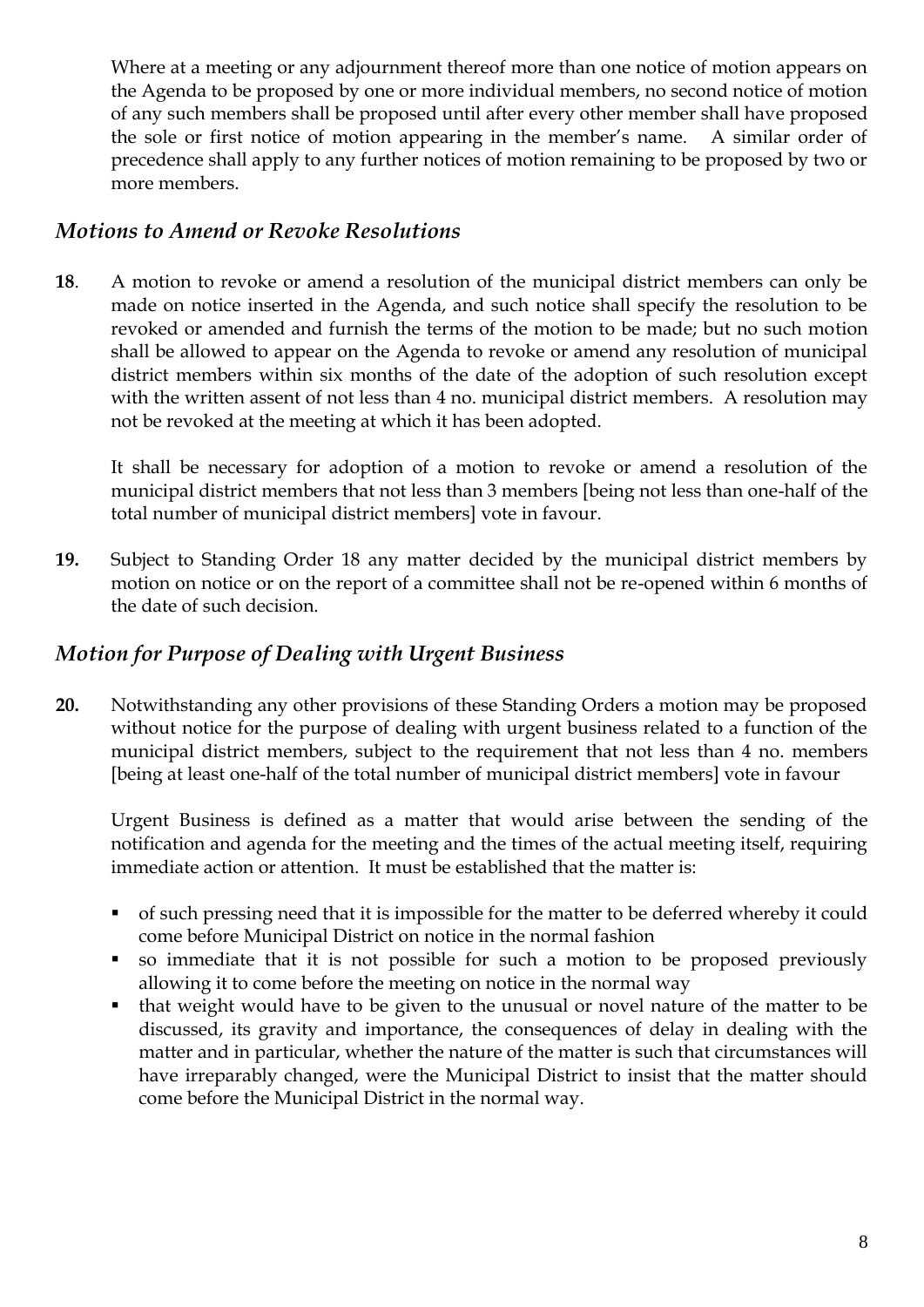## *Adjournment of Meeting*

**21.** A motion for adjournment of the meeting of the municipal district members may be made at any time and shall be determined without amendment and without debate, except that the mover of the Motion of adjournment and the mover of the Motion immediately affected by it, may each address the municipal district members for not more than five minutes on the question of the adjournment; and when the Motion for adjournment is adopted, the meeting will stand adjourned to a day then named or in the event of no such date being named, to the next occurring ordinary meeting.

A Special Meeting may be adjourned from time to time until its business is concluded.

 The convening and adjournment of meetings of the Municipal District as a demonstration of sympathy should be carried out by reference to the following provisions:

An adjournment to another day of the next ordinary meeting of the District will take place in the event of a death of the following:-

- (a) The Mayor
- (b) Any elected Member of Kilkenny County Council
- (c) Members of the Oireachtas for the Constituency of Carlow Kilkenny;
- (d) Diocesan religious leaders
- (e) The Chief Executive
- (f) National and International figures as advised by the Protocol Section of the Department of An Taoiseach.

If a death of the following occurs within three (3) days of the next ordinary District meeting that meeting will be adjourned otherwise a Special Meeting may be summoned to convey sympathy.

- (a) A former Mayor of Kilkenny Borough Council or Municipal District.
- (b) The immediate family of any Municipal District Member (father, mother, spouse, brother, sister, son or daughter)

Any other deaths the Municipal District Members may at any time decide, to a 15 minute adjournment at the next meeting of the Municipal District.

#### *Motions and Amendments*

- **22.** The proposer of a motion not listed in the Agenda or an amendment, and not in common form, shall upon moving the same deliver a copy to the Chair.
- **23.** A motion, notice of which stands in the Agenda and which has been proposed and seconded, may be withdrawn only on leave obtained from a majority of the municipal district members present at the meeting at the request of the member concerned. A motion may either be proposed by the member in whose name it stands or if he or she be absent, by any member authorised by him or her in writing to propose it on his or her behalf, but unless so proposed, and in the absence of a request in writing from the member in whose name it stands to postpone it, the motion shall be dropped and shall not again be set down in the Notice Paper except on fresh notice. A motion or an amendment when not seconded is dropped.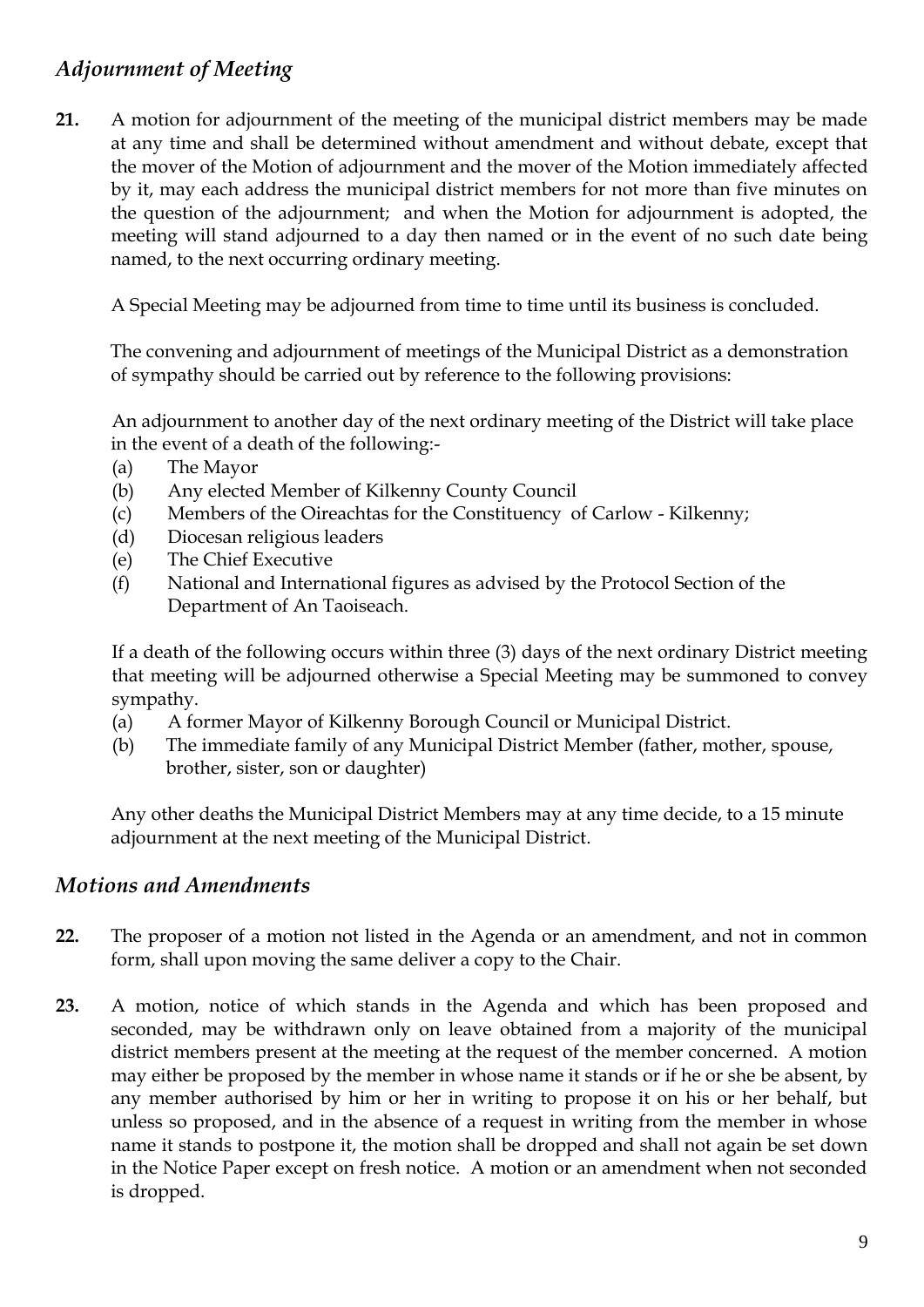- **24.** An amendment which has been proposed and seconded may be withdrawn only on leave obtained from a majority of the municipal district members present at the meeting at the request of the member concerned.
- **25.** Every amendment shall be relevant to the motion on which it is moved and shall be either (a) to leave out words, (b) to leave out words and insert or add others, (c) to insert or add words. An amendment shall not be in order if it is equivalent to a direct negative or if it is not in fact an amendment of the motion it purports to amend.
- **26.** Whenever an amendment on an original motion has been moved and seconded, no second or subsequent amendment shall be moved until the first amendment shall have been disposed of, but notice of any second or subsequent amendment shall first have been given.
- **27.** When an amendment is affirmed the original motion as amended becomes the substantive motion upon which any further amendment, of which notice has been given may be moved.
- **28.** When an amendment is lost any further amendment of which notice has been given may be proposed, but only one amendment shall be at any time before the meeting and an amendment shall not be in order if the Chair rules it to be substantially the same as an amendment already lost.

## *Order of Debate*

- **29**. Except with the permission of the Chair no member shall address the municipal district members for more than 3 minutes. A member may speak once upon any item on the Agenda or on any motion except a motion which is to be put without debate. The proposer of a motion has the right to reply whilst the motion remains before the Chair and when the proposer replies the debate on the motion is closed.
- **30.** No member who has spoken to a motion may move or second an amendment, but when an amendment is moved and seconded, a member who has already spoken to the original motion may speak to the amendment.
- **31.** A member may speak more than once on the same motion or amendment for the purpose only of submitting a point of order or making a personal explanation. The Chair's decision in determining a point of order or personal explanation shall be final.
- **32.** The Chair shall ascertain that a motion is seconded before the proposer is permitted to speak to it.
- **33.** A motion "that the municipal district members proceed to the next business" may be made after any motion has been proposed and seconded. When made it shall be determined without amendment or debate and if it be affirmed the business interrupted by such motion shall not be proceeded with further at that meeting and unless the municipal district members otherwise determine shall be adjourned to the next ordinary meeting. The motion to proceed to next business shall not be made more than once during the debate on any question.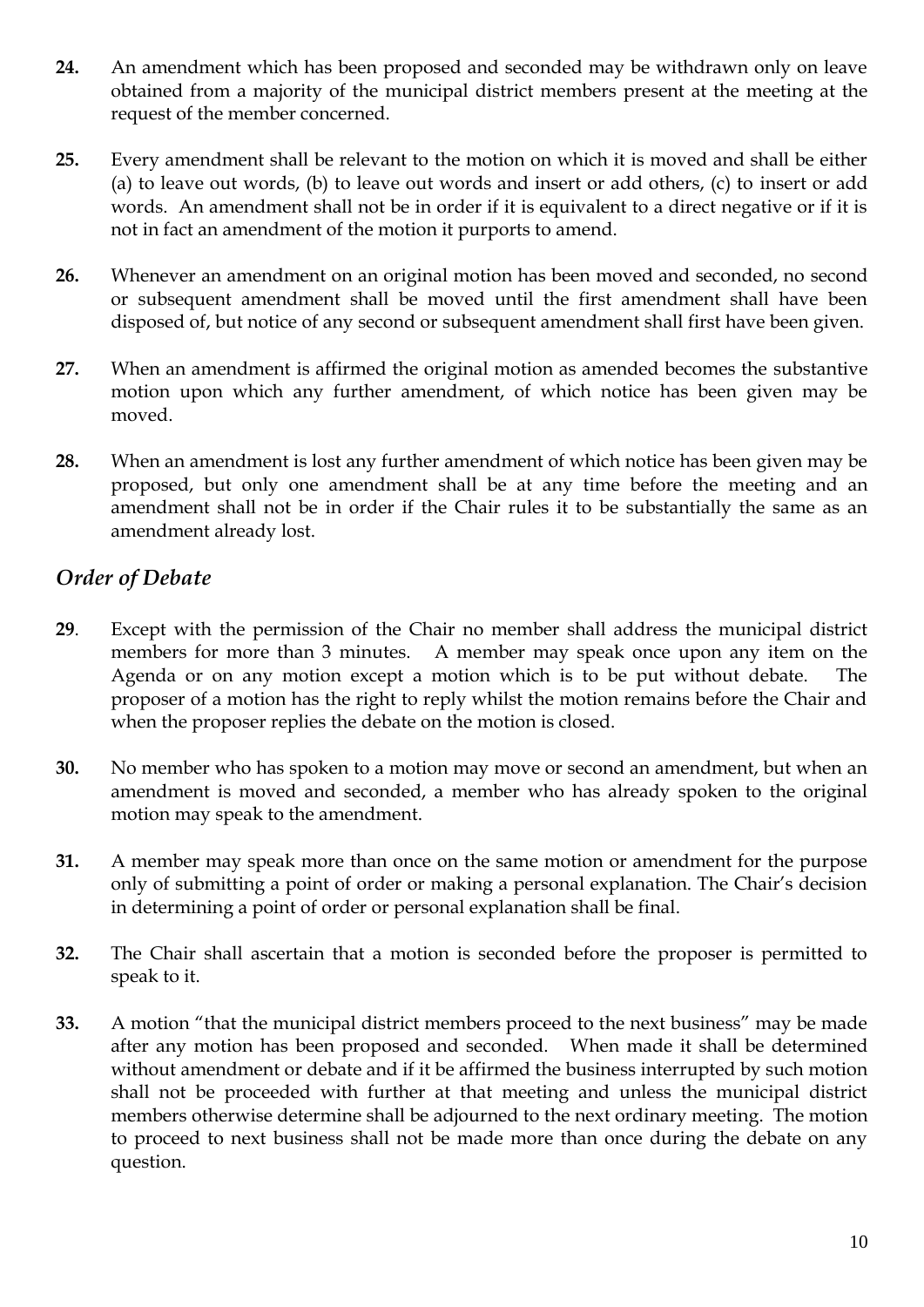- **34.** At any time during a discussion on a motion a member may move "that the question be now put" and if such leave be given by the assent of the majority of those present and voting, the motion shall be put, subject to the right of reply by the proposer of the original or substantive motion.
- **35.** When two or more members at the same time offer to speak, the member called upon by the Chair shall have precedence.
- **36.** A member while speaking shall stand and shall address only the Chair.
- **37.** A member speaking shall not be interrupted except upon a question of order, but may give way to a member desiring to make a personal explanation.
- **38.** When a member seeks to make a point of order, the member then addressing the Chair shall give way until the question of order has been determined by the Chair, unless the former seeks to address the Chair upon the question of order.
- **39.** The Chair is the sole judge of order at meetings of municipal district members and has authority to maintain order and enforce prompt obedience to his / her ruling. When during a debate the Chair rises, any member then speaking shall give way to the Chair.

#### *Disorderly, etc behaviour*

- **40.** If at a meeting any municipal district member, in the opinion of the Chair notified to the members, misconducts himself or herself by persistently disregarding the ruling of the Chair, or by wilfully obstructing the business of the meeting, the Chair or any other member may move "That the member named be not further heard", and the motion if seconded shall be put and determined without discussion.
- **41.** If in the opinion of the Chair any member has been or is disorderly by persistently disregarding the ruling of the Chair, or by behaving irregularly, improperly or offensively or by otherwise obstructing the business of the meeting, and the Chair has conveyed his or her opinion to the members present by naming the member concerned, then the Chair or any member may move "that the member named leave the meeting" and the motion, if seconded, shall be put and determined without discussion.
- **42.** Where the municipal district members decides that a member leave a meeting, that member shall immediately leave the meeting and shall not be entitled to speak or to take any further part in that meeting on that day.

The Chair shall not permit re-entry to that Member to this or subsequent meetings until such time as a written apology has been received and accepted by the Members.

**43.** Where in the opinion of the Chair there is general disorder which impedes the orderly transaction of business or where a member against whom it was resolved in accordance with Standing Order No. 42 that he or she leave the meeting refuses to do so, the Chair may adjourn the meeting for such period as he or she considers necessary in the interests of order.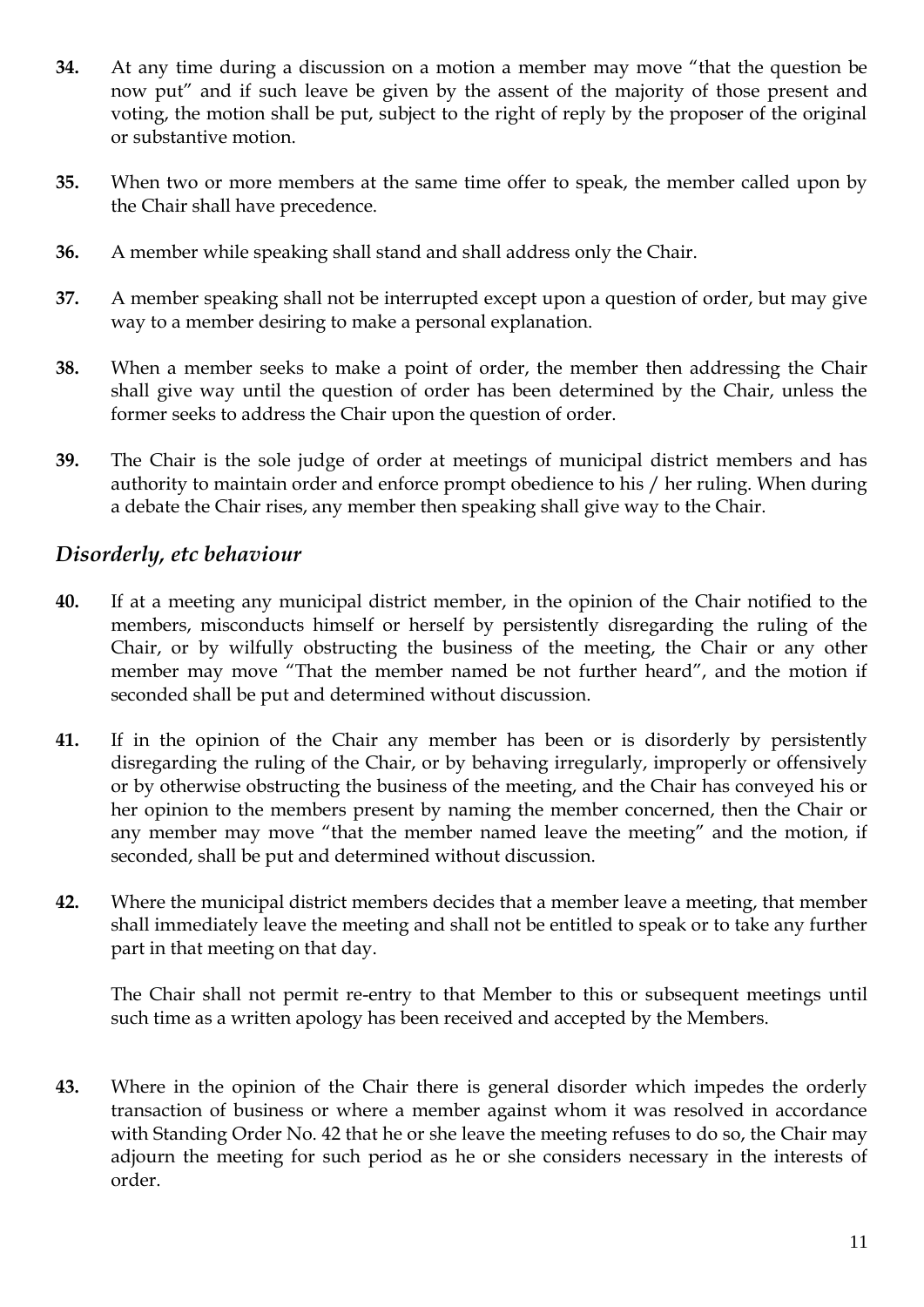- **44.** Where following a motion under Standing Order No. 41 the member refuses to leave the meeting, and the meeting is adjourned under Standing Order No. 43, a further motion may be put that the member concerned was the cause of the meeting being adjourned.
- **45.** If following a motion under Standing Order No. 44, the chair expresses the further opinion that the member has continued to
	- be disorderly by disregarding the ruling of the chair, or
	- behave irregularly, improperly or offensively, or
	- otherwise obstruct the business of the meeting, and

the chair expresses this opinion to the members present by again naming the member concerned, then the Chair or any member may move "that the member named be suspended for [a specified period]" and the motion, if seconded, shall be put and determined without discussion. The period specified in this motion shall be not less than one month and not more than 6 weeks.

- **46.** Where at least two-thirds of the elected members present and voting decide that the member be suspended, he/she shall be suspended with immediate effect from all meetings of the municipal district members and any committee of the municipal district members, for the period specified in the motion.
- **47.** If within 3 months of the end of a period of suspension, where at least two-thirds of the elected members present and voting decide that the member concerned has again, or continued to
	- be disorderly by disregarding the ruling of the chair, or
	- behave irregularly, improperly or offensively, or
	- otherwise obstruct the business of the meeting,

on the basis of a motion moved by the Chair or any member "that the member named be suspended for [a specified period]" in accordance with SO 45, and the motion, if seconded, shall be put and determined without discussion, he or she shall be again suspended with immediate effect from all meetings of the municipal district members and any committee of the municipal district members, for a period of at months, but not exceeding six months. The period specified in this motion shall be not less than 6 weeks and not more than 10 weeks.

- **48**. Notwithstanding, Standing Order Nos. 45 to 47, the municipal district members may at any meeting subsequent to the imposition of the suspension, and during the period of suspension, decide by resolution to lift a suspension. Such resolution, whether under Standing Order No. 15 or Standing Order No. 20 shall be considered at the earliest point on the agenda possible, subject to the requirement under any enactment in relation to other specified business.
- **49**. The chair shall indicate to the meeting that the chief executive has sought consultations on arrangements for the exclusion, or where necessary, removal from the meeting, of any member the subject of a motion under this part of the SOs. This shall be as a point of information only and there shall be no debate on this information.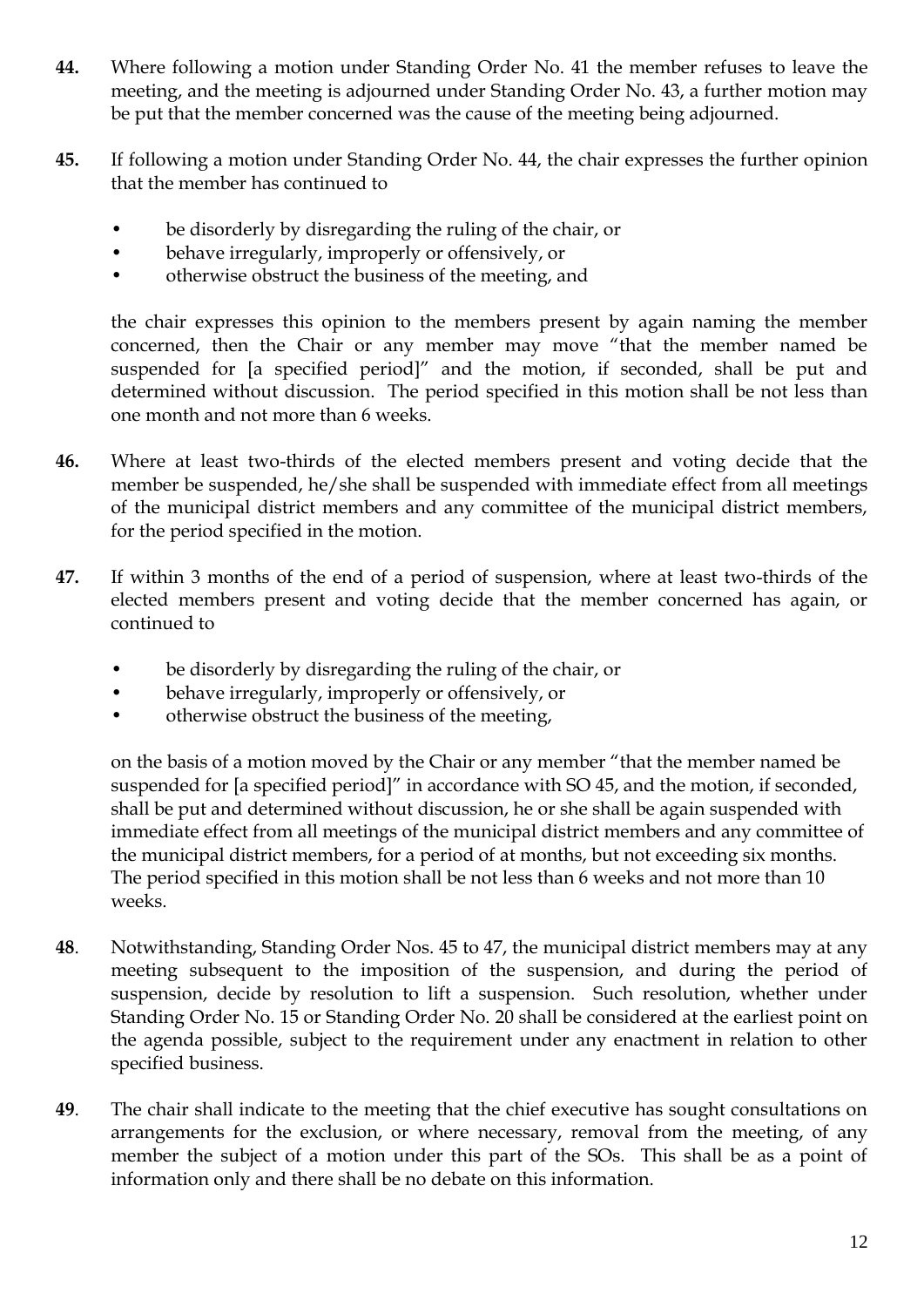**50.** No member shall address the Chair, unless from one of the seats reserved to the use of members and shall stand.

#### *Deputations*

**51.** The municipal district members may by resolution decide to receive a deputation. Subject to the direction of the Chair, 3 no. persons may speak on behalf of the deputation for not more than 10 minutes in total, unless permitted by the Chair.

Request for a deputation to be heard by the municipal district members shall not be considered unless the subject matter to be raised be notified in writing on the motion of a municipal district member, or direct application by the body concerned, sent to the meetings administrator at least 7 clear days before the date of the meeting.

The deputation may only be questioned by municipal district members but shall not be entitled to ask questions.

When the members of a deputation have addressed the meeting, they shall withdraw from the meeting.

The municipal district members may, by resolution, decide to receive a deputation without notice, provided four (4) of the members present vote for the resolution.

#### *Questions, Votes and Divisions*

- **52.** Every question shall be determined by a show of hands, unless two members request a division, in which case the names for and against the motion or amendment shall be taken down in writing and recorded in the Minutes.
- **53.** Where the Chair has not formally declared the result of a vote, or is in doubt as to whether his / her declaration is right or wrong, he or she is entitled if s/he thinks fit to take a second vote on the matter, especially if he or she considers that through some misunderstanding the first vote did not properly represent the sense of the meeting at that time.
- **54**. Each member present at a meeting of municipal district members shall have a vote unless prohibited by any enactment.
- **55**. Without prejudice to any enactment or other provisions of these Standing Orders requiring either the presence of a specified number or proportion of the members or that a specified number or proportion should vote in favour for the doing of any particular act, all acts of the municipal district members which are reserved functions or questions duly coming or arising before a meeting of the municipal district members shall be determined - (a) by a majority of the members present and voting or where there is an equality of votes, by a second or casting vote of the person chairing the meeting (which person shall have and may choose to exercise such a vote).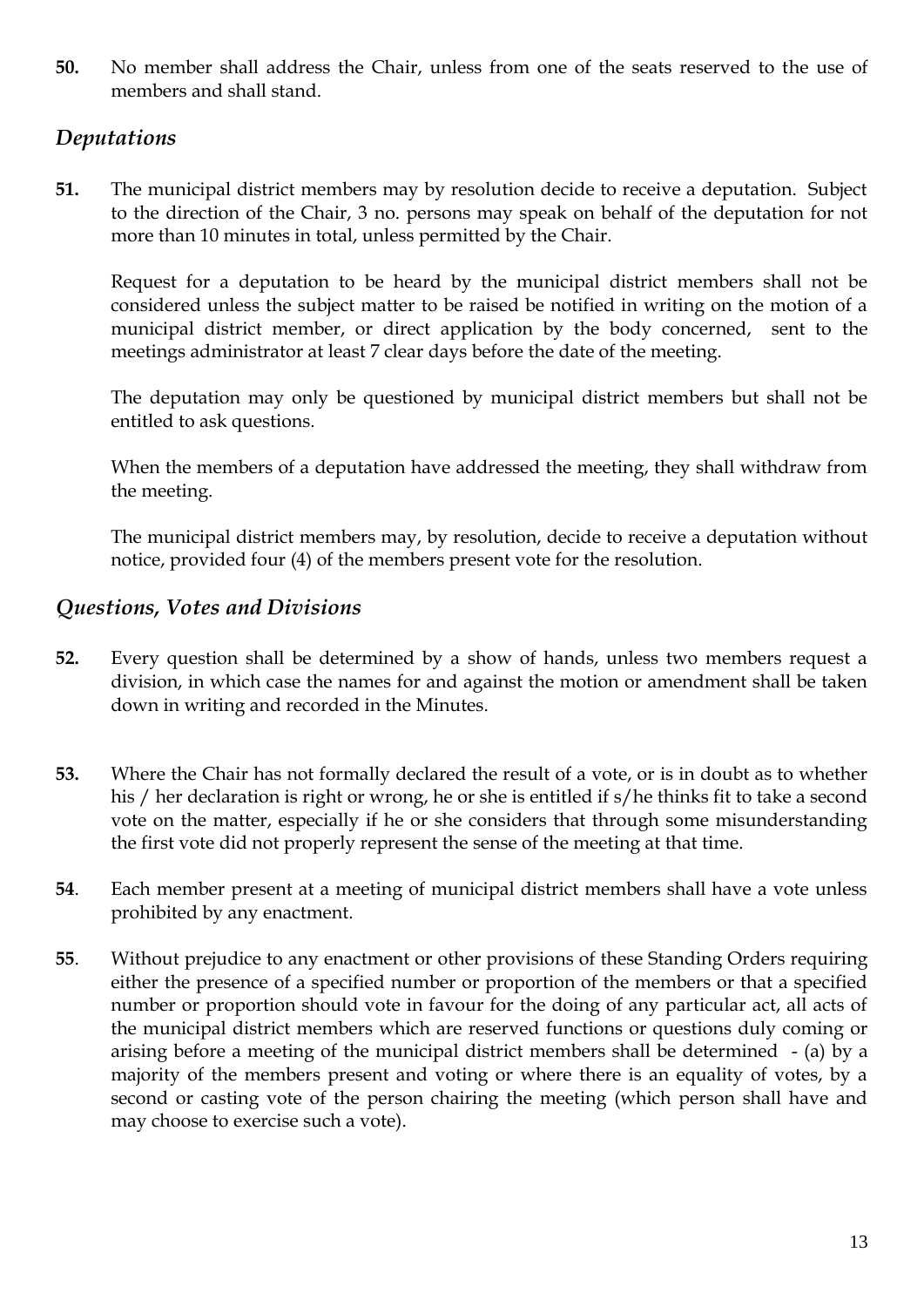#### *Advice that Exercise of Reserved Functions should be by the Local Authority*

- **56.** Where the Chief Executive, following consultation with the Mayor or Deputy Mayor advises that any proposed exercise or performance of a reserved function should be by the local authority, no motion or resolution purporting to exercise or perform such function shall be put.
- **57.** A motion to decide to refer the matter to the Corporate Policy Group as to whether the function should be exercised and performed by the elected council of the local authority or by the municipal district members may be proposed and seconded at the meeting and put for decision at that meeting in accordance with Standing Orders Nos. 22 and 23.
- **58.** Any reserved function the subject of advice from the Chief Executive in accordance with Standing Order No. 56 and referred to the Corporate Policy Group in accordance with Standing Order No. 57 shall not be exercised or performed unless and until the Corporate Policy Group indicates that it may be so exercised by the municipal district members.

#### *Attendance of Public and Media*

**59.** The right of the public and representatives of the media to attend meetings of municipal district members is subject to the following:-

Where the municipal district members are of opinion that the absence of members of the public and representatives of the media from the whole or part of a particular meeting is desirable because of the special nature of the meeting or of an item of business to be or about to be considered at the meeting or for other special reasons, the municipal district members may, by resolution in respect of which, at least one-half of the total number of municipal district members vote in favour, decide to meet in committee for the whole or part of the meeting concerned. The resolution in this instance shall indicate in a general way the reasons for the resolution and those reasons shall be recorded in the minutes of the meeting.

**60.** Members of the public and representatives of the media will occupy the parts of the Meeting Room allotted to their use.

The public shall be admitted subject to the following arrangements:

- The number present shall be limited to a maximum of 30
- No member of the public present shall attempt to address the meeting or otherwise disrupt the meeting.
- Banners and other items of protest shall not be allowed into the Meeting.
- **61.** Members of the public shall be seated and maintain silence and observe any directions given by the Chair or by any employee of the local authority in attendance upon the municipal district members. Such employees are responsible for the execution of all measures necessary for the maintenance of order and decorum in and about the Chamber.

If a member of the public interrupts a meeting at any time or endeavours, without the permission of the municipal district members to address a Meeting, the Chair shall warn him or her and if the interruption continues shall order that person's removal.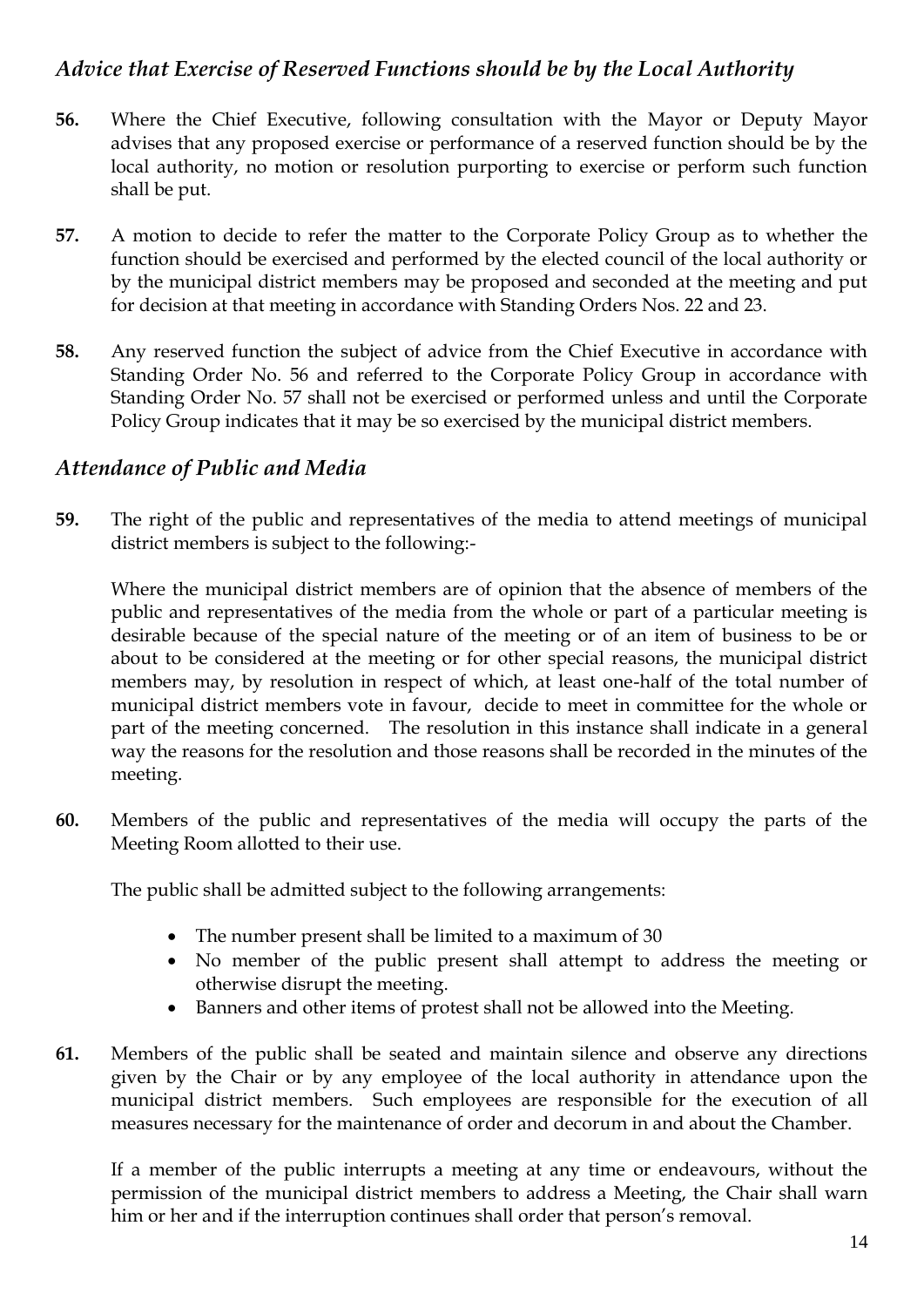In the case of a general disturbance in any part of the Meeting Room open to the public, the Chair shall order that part to be cleared.

The Chair shall not permit re-entry to individuals *[considered party to the disturbance]* to this or subsequent meetings until such time as a written apology has been received and accepted by the Members.

**62.** No cameras of any kind or sound recording or communication equipment may be used at meetings of municipal district members without the prior approval of the members.

During the course of a meeting [from the time the meeting opens to the close of the meeting], the use of social media to report on the business of the meeting is prohibited without the prior approval of the members.

**63.** The use of mobile phones shall not be permitted at meetings of the municipal district members.

#### *COMMITTEES*

- **64.** The municipal district members may appoint a Special Committee for a specific purpose. When appointing such a Committee it shall at the same time determine the number and names of members to constitute such Committee and shall also fix the quorum which shall not be less than three. The term of office of a Special Committee shall be for such period as the municipal district members may determine when appointing the Committee.
- **65.** Every Special Committee at its first meeting shall appoint a Chairperson from its members and, where practical, fix the day and the hour of future meetings.
- **66.** In the election of Committees, candidates shall be proposed and seconded and if the number so proposed and seconded does not exceed the number of vacancies, those proposed and seconded shall be declared elected. Should the number of those proposed and seconded exceed the number of vacancies the municipal district members shall decide to fill the vacancies as they see fit from those amongst those proposed and seconded.

Notwithstanding anything contained above, the following provisions and the requirements of any other enactment will apply to appointments to committees.

In particular the following will apply:

- The **'**grouping system' in relation to the making of appointments by municipal district members to a committee or other body.
- The body or bodies specified for the purposes of this provision shall be a body or bodies of a local nature in or related to the municipal district, or related primarily to the municipal district, and where the local authority does not make any appointment to such body or bodies.
- That municipal district members shall seek to promote the objective of an appropriate gender balance in the making of appointments by it to committees and other bodies.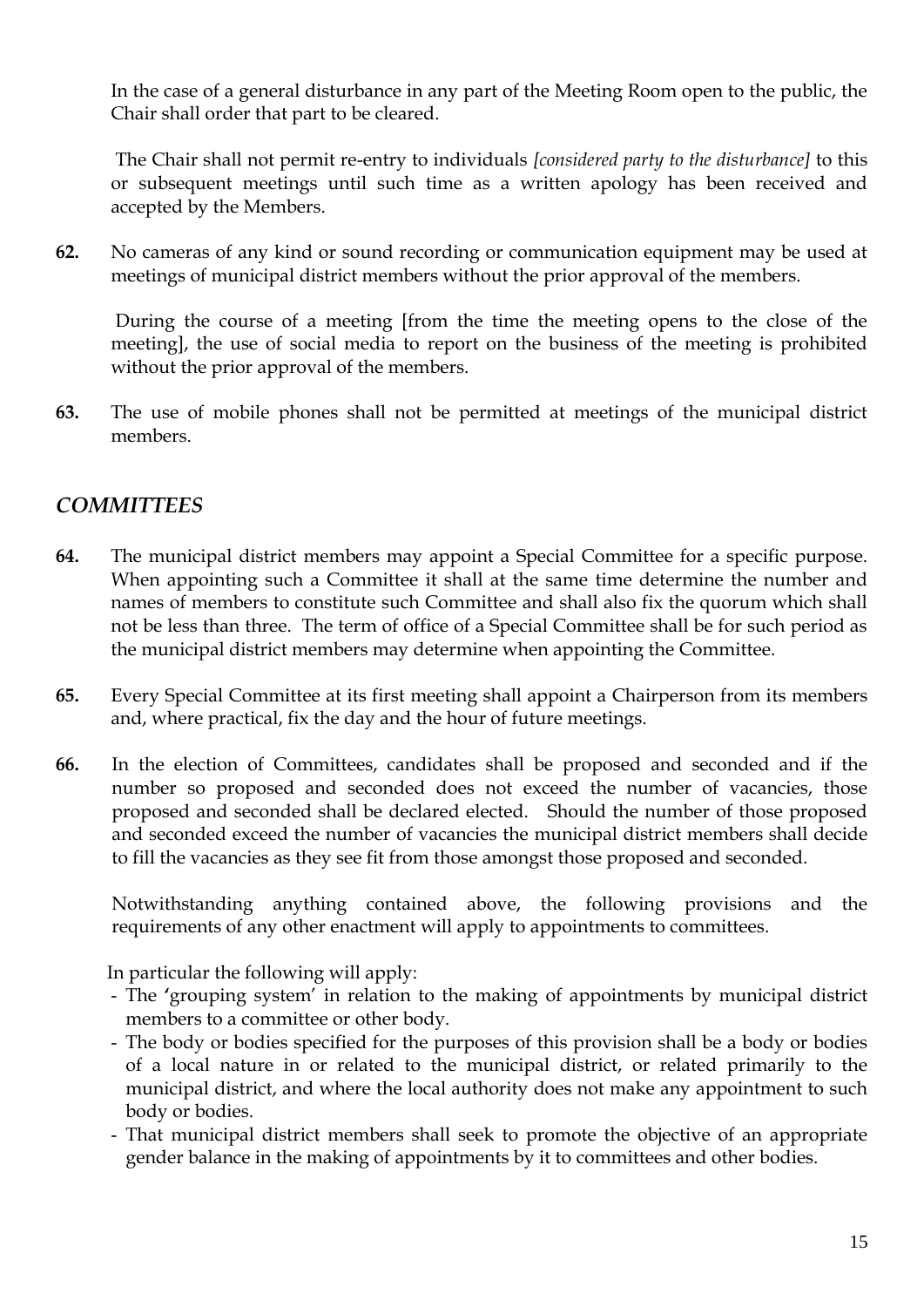- 1. Under this system it is open to any 'group' to obtain such an appointment. The number necessary to form a group is calculated by dividing the number of members present at the meeting at the time when the business of making the appointments to the body in question is reached by the number of appointments to be made. Where the number so obtained consists of a whole number and a remainder the next highest whole number applies. A person nominated by such group automatically stands appointed on nomination and without a vote. A person may not be a member of more than one group.
- 2. Once any group appointments are made the succeeding appointments are made by way of majority vote of those members who did not form part of any group for the purposes of appointments to the committee/body in question.
- 3. The grouping system also applies to the appointment of non-councillors to committees of municipal district members.
- **67.** Whenever a vacancy occurs in the membership of any Committee of the municipal district members, by reason of the death, resignation or disqualification of a member, such vacancy shall be filled as soon as circumstances permit, by the municipal district members after due notice.
- **68.** In a Committee, a motion or amendment may be proposed without a seconder, and a member may speak more than once to any question, but otherwise the Rules of Order of the municipal district members, so far as they are conveniently applicable, shall govern all proceedings of Committees, and the member in the Chair at any meeting of a Committee shall determine questions of order.
- **69.** Every Committee in the whole of its proceedings shall be governed by the Standing Orders or Resolutions of the municipal district members affecting such Committee.
- **70.** A copy of every Report of a Committee to be submitted to the municipal district members shall, before the submission thereof, be transmitted to every member at least three days before meetings of municipal district members, save in cases of urgency when reading of the Report to the municipal district members shall suffice.
- **71.** Save for meetings of such Committees as the municipal district members may specify from time to time, representatives of the media and the public may be present at meetings of Committees of municipal district members. When confidential matters are under discussion Committees may decide to exclude such representatives from the meeting or the relevant portion of the meeting.
- **72.** The meetings administrator shall summon a meeting of any Committee at the request of the Mayor of the Committee, or any three of its members, or whenever the meetings administrator deems it necessary in special circumstances that such Committee shall meet.
- **73.** The Mayor of the municipal district members shall be ex-officio a member of every Committee except those where membership is fixed by Statute.
- **74.** In the absence of the Mayor of a Committee, the Chair shall be taken by any municipal district member of the Committee agreed at the meeting.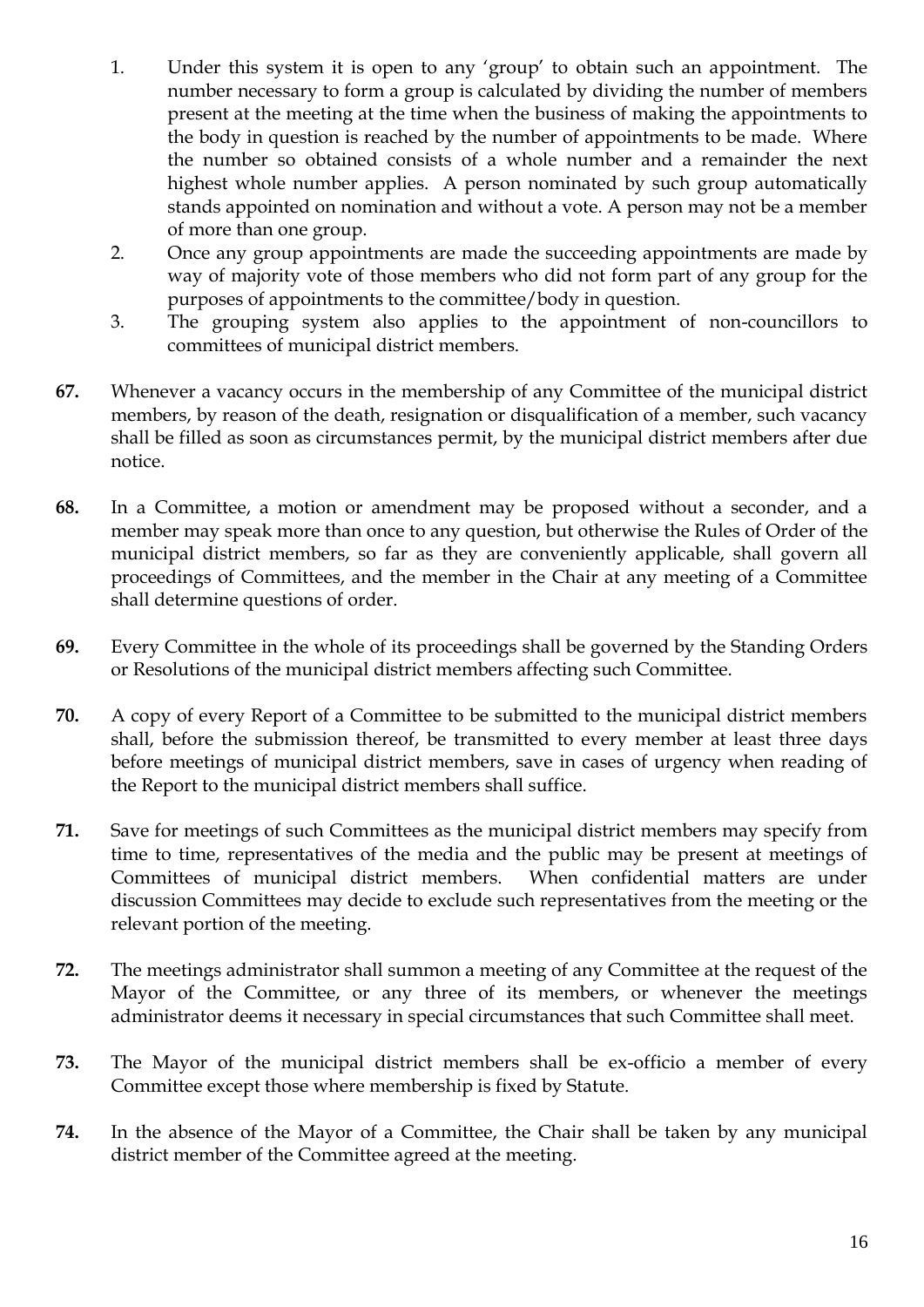- **75.** The Chair of each Committee shall be responsible to the municipal district members for the general management of the business entrusted to such Committee.
- **76.** The municipal district members may resolve themselves into a Committee of the whole of the municipal district members for the transaction of business to be specified in the Resolution. {Section 45}
- **77.** The decisions of the Committees of the municipal district members shall not become binding, except where otherwise provided in the Standing Orders, until approved by the municipal district members, unless the members specifically empowers these Committees to deal (without further reference to it) with certain matters, subject to the appropriate legal provisions.

#### *Suspension of Standing Orders*

**78.** Subject to the provisions and requirements of the Act, or of any other enactment, any Standing Order, except Nos. 18, 20, 46 to 49 [and 22 to 44 if so decided by the municipal district members] may at any time be suspended on a motion proposed without notice for the purpose of enabling any specific business defined in the suspensory motion to be considered and dealt with by the municipal district members, subject to the requirement that at least two-thirds of the members present vote in favour.

#### *Miscellaneous*

**79.** A member or members appointed to outside bodies and boards may from time to time submit reports to the municipal district members on matters arising in such bodies or boards which have relevance to the municipal district members and shall in any event do so in accordance with the requirements of Section 141 of the Local Government Act 2001, as amended by section 53(1) of the 2014 Act.

#### *Interpretation of Standing Orders*

**80**. The Mayor's ruling on any question, or his/her interpretation of the Standing Orders shall be final.

#### *Matters not covered by Standing Orders*

**81.** The Mayor shall have power to deal with any matter not covered by Standing Orders.

#### *Duration of Standing Orders*

**82.** The foregoing Standing Orders shall continue in force until altered, amended or repealed on Notice of Motion duly given and carried by a majority of the Municipal District, at least three quarters of the Members being present.

#### *Revocation and Commencement*

**83.** These Standing Orders shall come into operation on the 14th June, 2019.